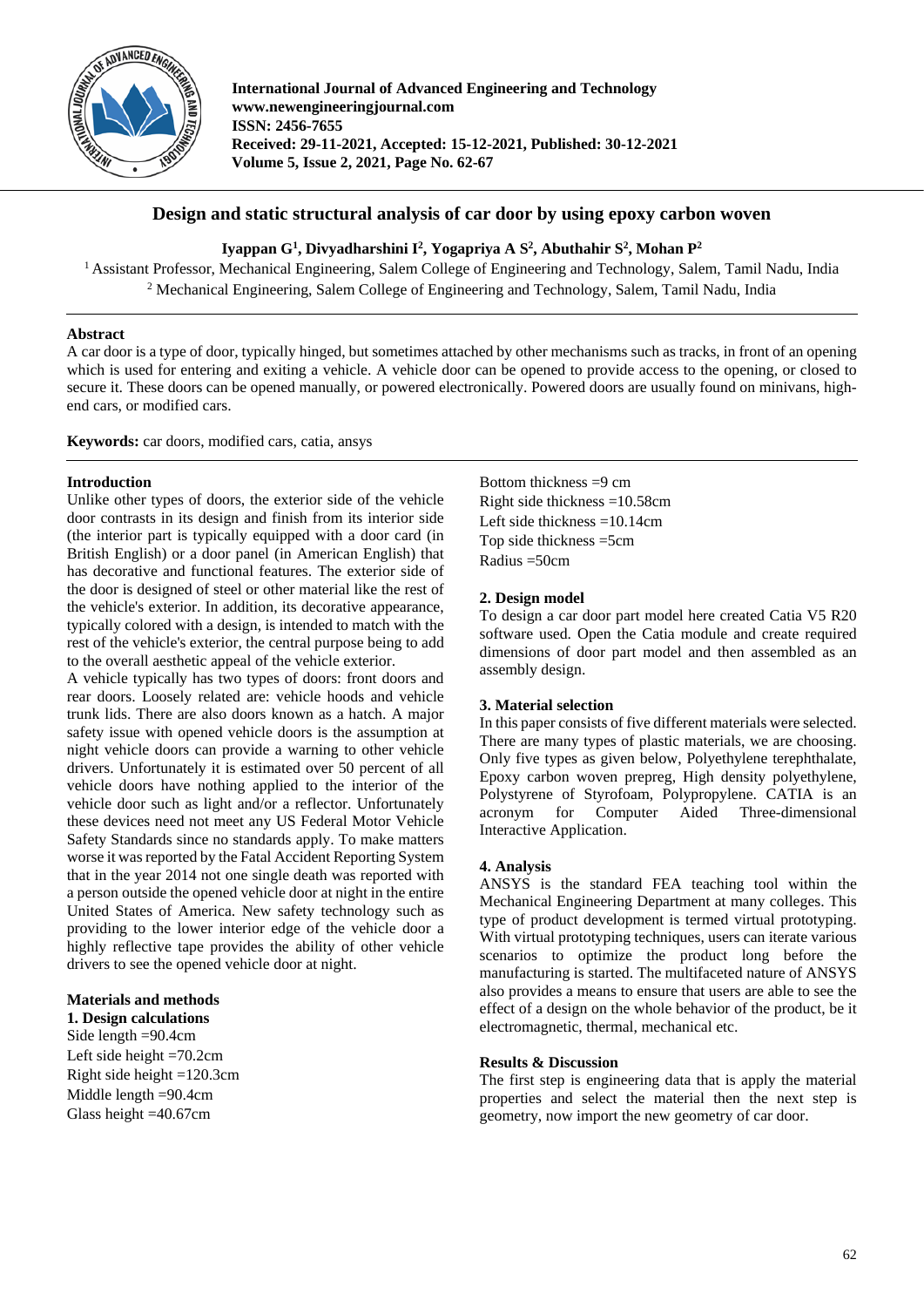

**Fig 1:** front view of car door

# **Case (i)**  Modulus of elasticity  $(E) = 210000 \text{ N/mm}^2$ Shear modulus  $(G) = 81000 \text{ N/mm}^2$

Poisson's ratio  $(V) = 0.3$ Thermal expansion ( $\alpha$ ) =12x10<sup>-6</sup>/<sup>0</sup>c Yield strength ( $\sigma_t$ ) =50 N/mm<sup>2</sup>



**Fig 2:** Structural steel Meshing of car door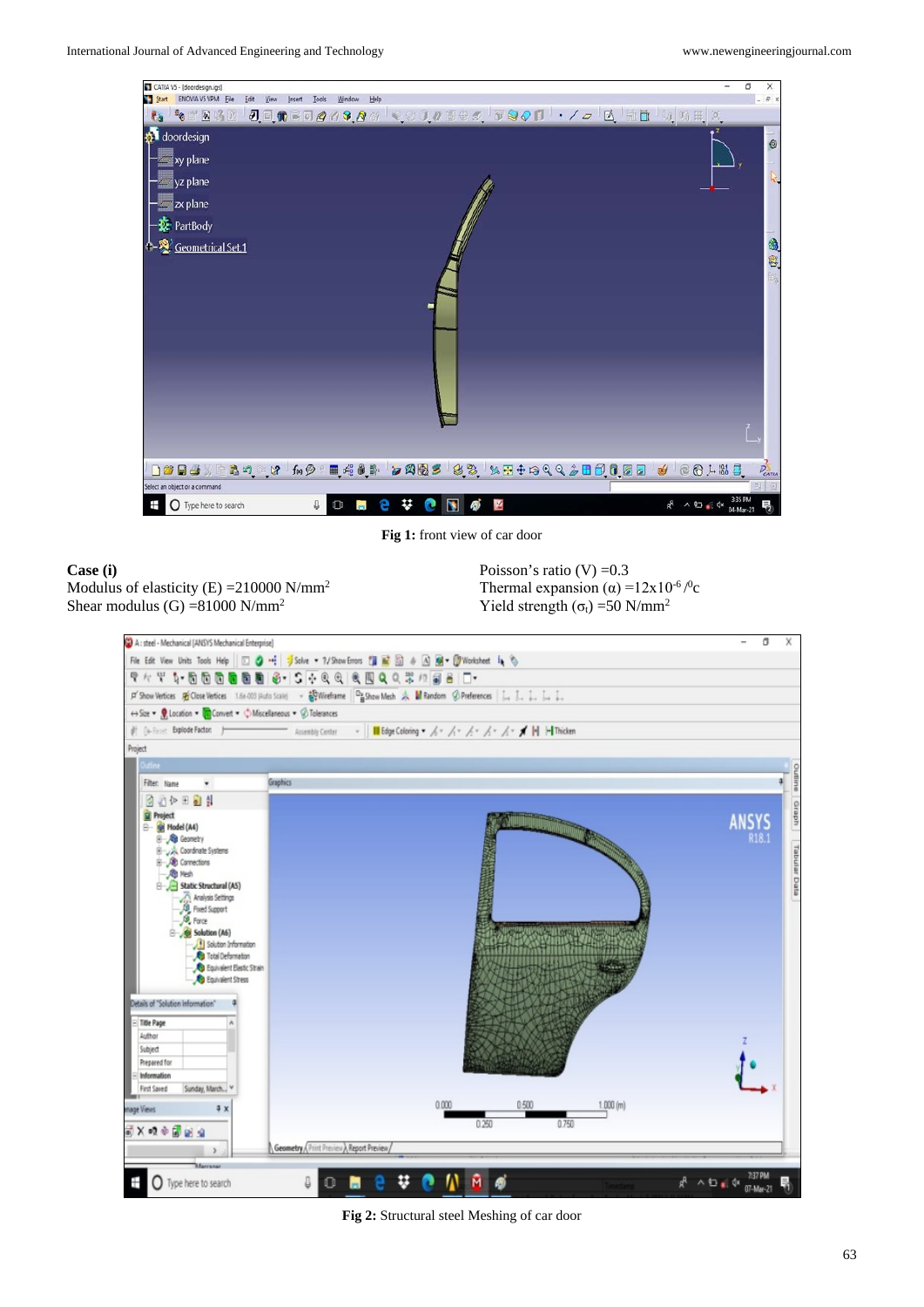

**Fig 3:** Total deformation

## **Case (ii)**  Properties of Polyethylene terephthalate Density ( $\rho$ ) =1.38g/cm<sup>3</sup> Young's modulus (E) =3000Mpa

Tensile strength  $(\sigma_t)$  =72Mpa Compressive strength  $(\sigma_C) = 120Mpa$ Poisson's ratio =0.3



**Fig 5:** meshing of car Polyethylene terephthalate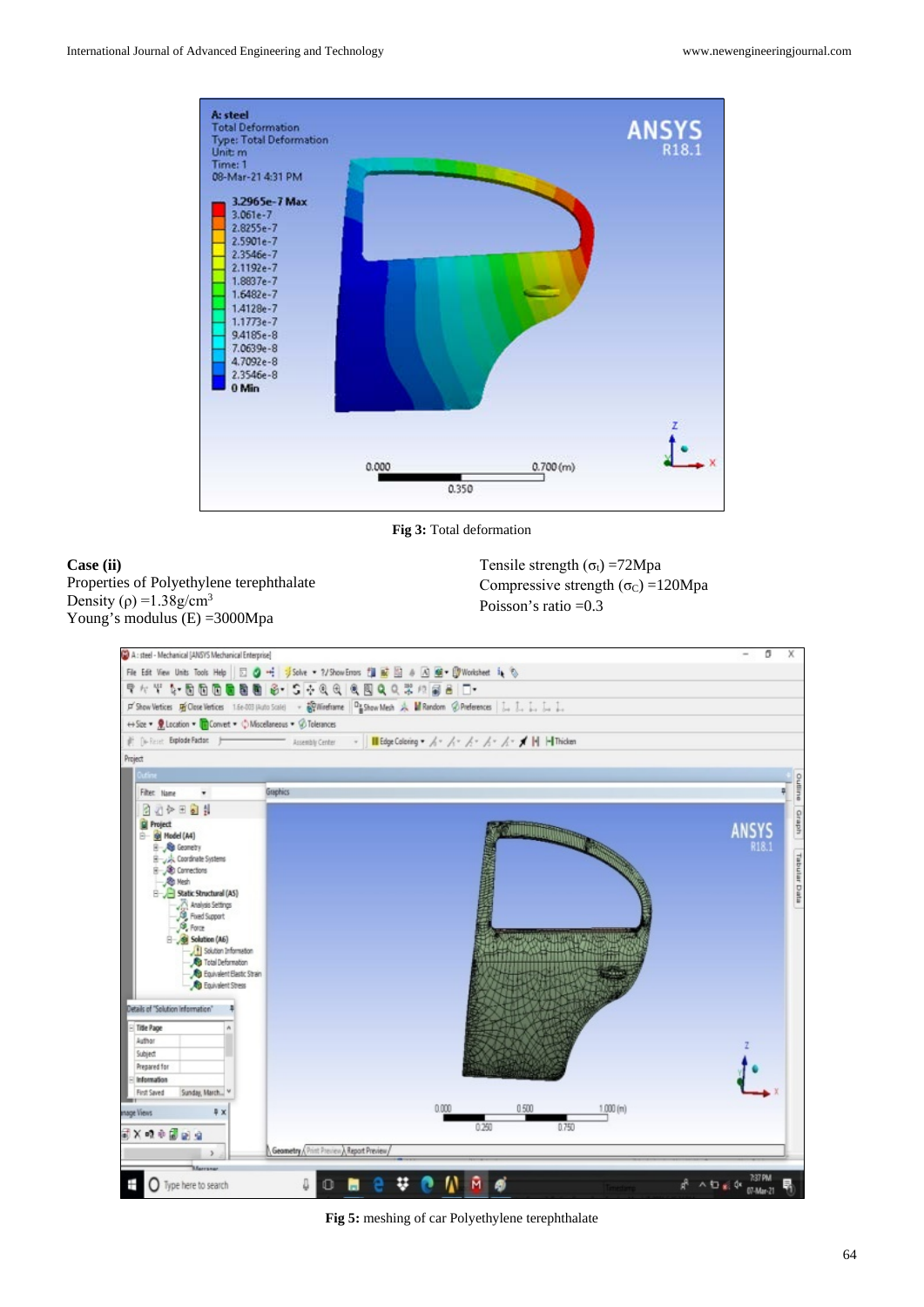

**Fig 6:** Total Deformation

# **Case (iii)**

Properties of Epoxy carbon woven prepreg Density ( $\rho$ ) =1.48g/cm<sup>3</sup> Young's modulus (E) =91820Mpa

Tensile strength  $(\sigma_t)$  =829Mpa Compressive strength ( $\sigma_C$ ) =439Mpa Poisson's ratio =0.3



**Fig 7:** Epoxy carbon woven prepreg meshing of car door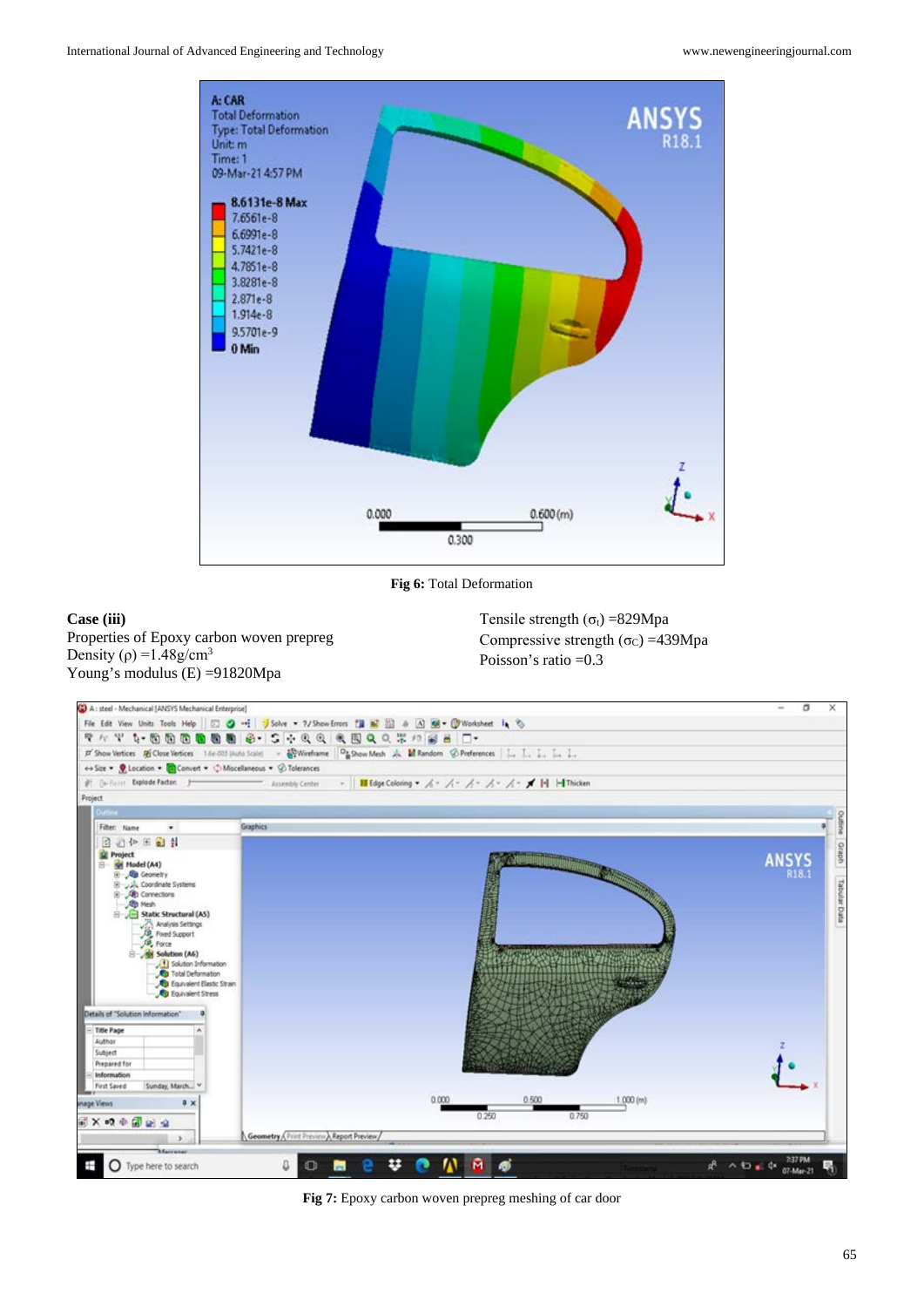

**Fig 8:** Total deformation



**Fig 9:** Deformation



**Fig 10:** Equivalent stress



**Fig 11:** Equivalent strain

The car door panel impact analysis is carried out in static analysis option in Ansys with respect Total deformation, Equivalent elastic strain and Equivalent stress are been tabulated as follows:

**Table 1:** comparison of results (load: 20N)

| S.No | <b>Materials</b>              | <b>Total</b><br>deformation (m) | Equivalent<br>stress (Pa) | Equivalent<br>strain |
|------|-------------------------------|---------------------------------|---------------------------|----------------------|
|      | Structural steel              | $3.2965X10^{-7}$                | 72746                     | 5.2912X10-7          |
| 2.   | Polyethylene<br>terephthalate | 8.3161X10-8                     | 10688                     | 5.6233X10-7          |
| 3.   | Epoxy carbon<br>woven prepreg | 4.2272X10-8                     | 4412.5                    | 1.7503X10-7          |

#### **Conclusions**

According to this study of static structural analysis of the car door panel shows the response of car door panel with respect to the load condition with composite and fully construction outer and inner panel. The stress and displacement behavior

# **Chart Comparison of materials**